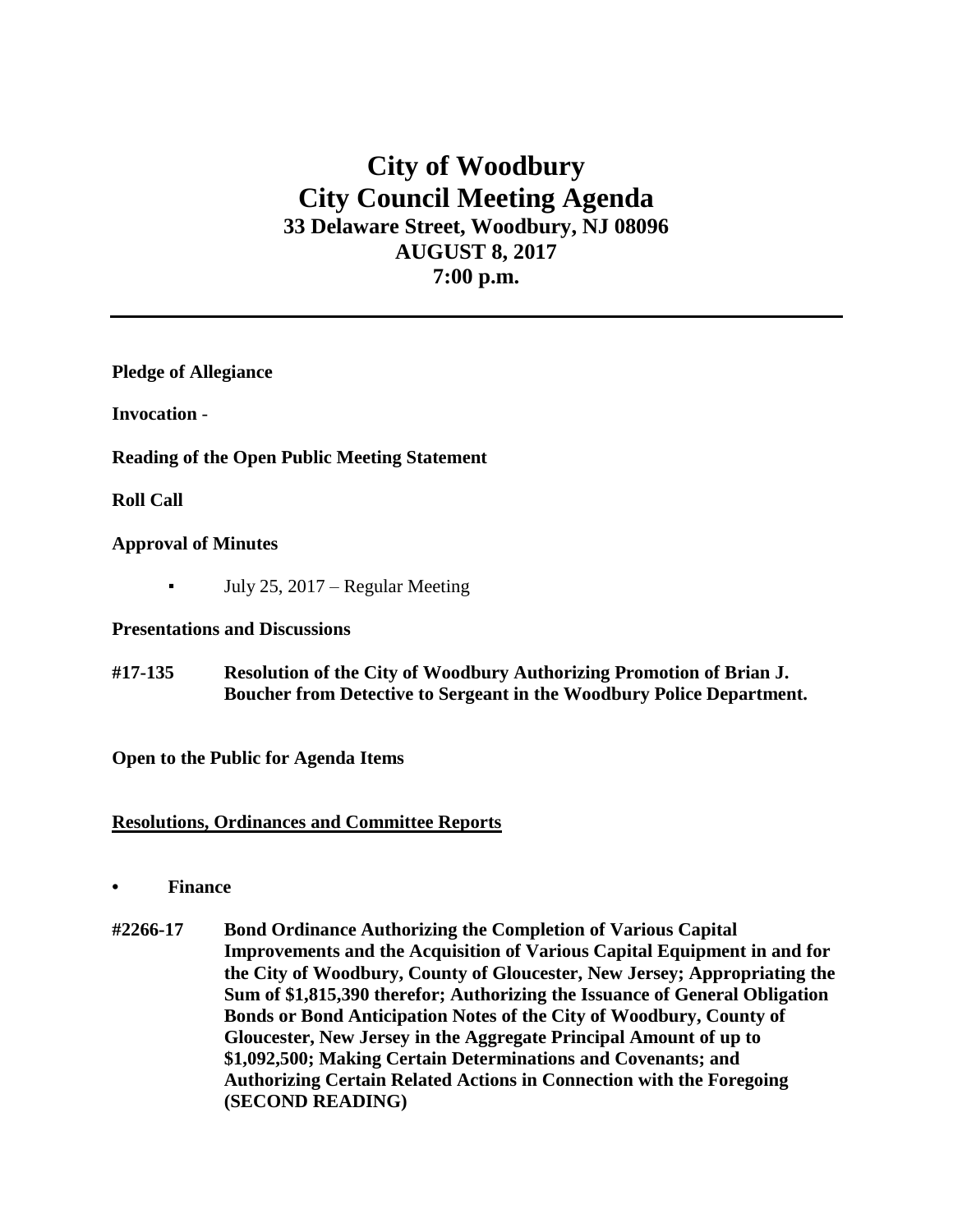# **City of Woodbury Business Meeting <b>August 8, 2017**

**#2267-17 Bond Ordinance Authorizing Various Water and Sewer Utility Improvements in the City of Woodbury, County of Gloucester, New Jersey; Appropriating the Sum of \$500,000 therefor; Authorizing the Issuance of General Obligation Bonds or Bond Anticipation Notes of the City of Woodbury, County of Gloucester, New Jersey in the Aggregate Principal Amount of up to \$500,000; Making Certain Determinations and Covenants; and Authorizing Certain Related Actions in Connection with the Foregoing (SECOND READING)**

Motion for Approval to Pay the Listed Vouchers

- **• Economic Development**
- **#17-130 Resolution Authorizing a Closed Session**
- **• Public Safety**
- **#2265-17 An Ordinance Amending Ordinance #2263-17 to Fix and Establish Salaries and Rate of Compensation on the Various Officers and Employees of the City of Woodbury in the County of Gloucester, and to Provide the Manner of Payment thereof and Repealing all Ordinances or Parts of Ordinances Inconsistent Herewith (SECOND READING)**
- **• Public Works**
- **#17-131 Resolution of the City of Woodbury Authorizing Release of the Performance Guarantee and Accepting the Maintenance Bond of Fast Pipe Lining East, Inc. regarding the FY2016 Sanitary Sewer Lining Project**
- **#17-132 Resolution of the City of Woodbury Authorizing Release of the Performance Guarantee and of the Retainage to Mount Construction, Inc. regarding the Wood Street Water Main Extension Project**
- **17-133 Resolution Authorizing City Engineer to Issue Notice to Bidders Regarding the FY2017 Water and Sanitary Sewer Project; Water Main Replacement-Chestnut and Cherry Streets; Sanitary Sewer Abandonment – Tatum Street**